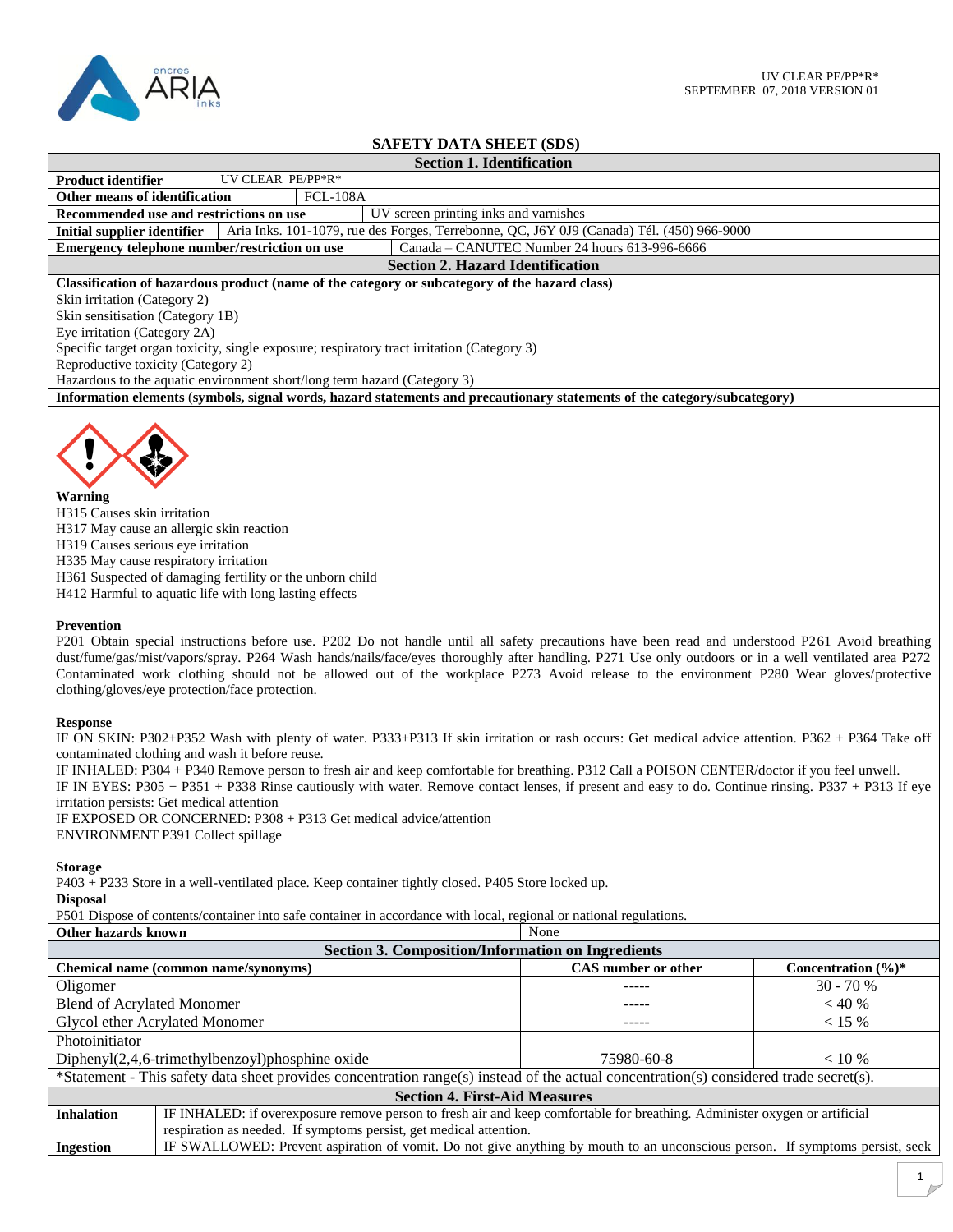

|                                                   | medical attention.                                     |                                                                                                                                                   |                                        |                                                                      |           |               |                                                                                                                                                                         |
|---------------------------------------------------|--------------------------------------------------------|---------------------------------------------------------------------------------------------------------------------------------------------------|----------------------------------------|----------------------------------------------------------------------|-----------|---------------|-------------------------------------------------------------------------------------------------------------------------------------------------------------------------|
| <b>Skin contact</b>                               |                                                        |                                                                                                                                                   |                                        |                                                                      |           |               | IF ON SKIN: Take off contaminated clothing. Wash immediately with soap and plenty of water (20-30 minutes). If skin irritation: Get                                     |
|                                                   |                                                        | medical attention. Discard or wash contaminated clothing before reuse. If symptoms persist, get medical attention.                                |                                        |                                                                      |           |               |                                                                                                                                                                         |
| Eye contact                                       |                                                        | Continue rinsing. If eye irritations persist: Get medical attention.                                                                              |                                        |                                                                      |           |               | IF IN EYES, Rinse cautiously with water for several minutes (20 - 30 minutes). Remove contact lenses, if present and easy to do.                                        |
|                                                   | Most important symptoms and effects (acute or delayed) |                                                                                                                                                   | unborn child.                          |                                                                      |           |               | Causes skin irritation. May cause an allergic skin reaction. Causes serious eye<br>irritation. May cause respiratory irritation. Suspected of damaging fertility or the |
|                                                   |                                                        | Indication of immediate medical attention/special treatment                                                                                       |                                        | In all cases, call a doctor. Do not forget this document.            |           |               |                                                                                                                                                                         |
|                                                   |                                                        |                                                                                                                                                   |                                        | <b>Section 5. Fire-Fighting Measures</b>                             |           |               |                                                                                                                                                                         |
|                                                   |                                                        | Specific hazards of the hazardous product (hazardous combustion products)                                                                         |                                        |                                                                      |           |               |                                                                                                                                                                         |
|                                                   |                                                        | Carbon monoxide (CO), carbon dioxide (CO <sub>2</sub> ), nitrogen oxides, acrid fumes and smoke.                                                  |                                        |                                                                      |           |               |                                                                                                                                                                         |
|                                                   | Suitable and unsuitable extinguishing media            |                                                                                                                                                   |                                        |                                                                      |           |               |                                                                                                                                                                         |
|                                                   |                                                        | In case of fire: Use Carbon dioxide $(CO2)$ , dry chemical, foam, water spry.                                                                     |                                        |                                                                      |           |               |                                                                                                                                                                         |
|                                                   |                                                        | Special protective equipment and precautions for fire-fighters                                                                                    |                                        |                                                                      |           |               |                                                                                                                                                                         |
| as required.                                      |                                                        |                                                                                                                                                   |                                        |                                                                      |           |               | During a fire, irritating/toxic fumes may be generated. Do not enter fire area without proper protection. Firefighters should wear proper protective equipment          |
|                                                   |                                                        |                                                                                                                                                   |                                        | <b>Section 6. Accidental Release Measures</b>                        |           |               |                                                                                                                                                                         |
|                                                   |                                                        | Personal precautions, protective equipment and emergency procedures                                                                               |                                        |                                                                      |           |               |                                                                                                                                                                         |
|                                                   |                                                        |                                                                                                                                                   |                                        |                                                                      |           |               | Evacuate non-emergency personnel. Isolate the area and prevent access. Control source of the leak. Ensure clean-up is conducted by trained personnel only.              |
|                                                   |                                                        |                                                                                                                                                   |                                        |                                                                      |           |               | All persons dealing with clean-up should wear the appropriate protective equipment (See Section 8). Prevent the spill spread into drains, sewers, water                 |
|                                                   | Methods and materials for containment and cleaning up  | supplies, or soil. Do not touch or walk through spilled material.                                                                                 |                                        |                                                                      |           |               |                                                                                                                                                                         |
|                                                   |                                                        |                                                                                                                                                   |                                        |                                                                      |           |               | Avoid prolonged exposure. Stop leak if you can do it without risk. Spill should be contained with inert material and disposed into suitable retaining area. Small       |
|                                                   |                                                        |                                                                                                                                                   |                                        |                                                                      |           |               | volumes of liquid may be contained or absorbed into an appropriate absorbent. Keep away from all watercourses. Do not flush down storm or sanitary sewer.               |
|                                                   |                                                        | Dispose of in accordance with local, provincial and federal regulations.                                                                          |                                        |                                                                      |           |               |                                                                                                                                                                         |
|                                                   |                                                        |                                                                                                                                                   | <b>Section 7. Handling and Storage</b> |                                                                      |           |               |                                                                                                                                                                         |
| <b>Precautions for safe handling</b>              |                                                        |                                                                                                                                                   |                                        |                                                                      |           |               |                                                                                                                                                                         |
|                                                   |                                                        |                                                                                                                                                   |                                        |                                                                      |           |               | Obtain special instructions before use. Do not handle until all safety precautions have been read and understood. Avoid breathing                                       |
|                                                   |                                                        |                                                                                                                                                   |                                        |                                                                      |           |               | dust/fume/gas/mist/vapors/spray. Wash hands/nails/face/eyes thoroughly after handling. Use only outdoors or in a well ventilated area. Contaminated work                |
|                                                   |                                                        |                                                                                                                                                   |                                        |                                                                      |           |               | clothing should not be allowed out of the workplace. Avoid release to the environment. Wear gloves/protective clothing/gloves/eye protection/face                       |
| protection                                        |                                                        | Conditions for safe storage, including any incompatibilities                                                                                      |                                        |                                                                      |           |               |                                                                                                                                                                         |
|                                                   |                                                        |                                                                                                                                                   |                                        |                                                                      |           |               | Store in a cool, well-ventilated area. Keep container closed when not in use. Do not handle or store near open flames, heat or other sources of ignition.               |
|                                                   |                                                        |                                                                                                                                                   |                                        |                                                                      |           |               | Store away from incompatible materials (Section 10). Inspect all incoming containers to make sure they are properly labelled and not damaged. Storage                   |
|                                                   |                                                        |                                                                                                                                                   |                                        |                                                                      |           |               | area should be clearly identified, clear of obstruction and accessible only to trained personnel. Inspect periodically for damage or leaks. Storage                     |
|                                                   |                                                        |                                                                                                                                                   |                                        |                                                                      |           |               |                                                                                                                                                                         |
| temperature: 16 - 27 °C.                          |                                                        |                                                                                                                                                   |                                        |                                                                      |           |               |                                                                                                                                                                         |
|                                                   |                                                        |                                                                                                                                                   |                                        | <b>Section 8. Exposure Controls/Personal Protection</b>              |           |               |                                                                                                                                                                         |
|                                                   |                                                        | Control parameters (biological limit values or exposure limit values and source of those values)                                                  |                                        |                                                                      |           |               |                                                                                                                                                                         |
|                                                   |                                                        | Exposure limits: ACGIH – TLV-TWA: Acrylic Oligomer: AIHA (WEEL); 1mg/m <sup>3</sup> (TWA); Acrylic Acid: Long-term exposure limit (8/h TWA) 2ppm. |                                        |                                                                      |           |               |                                                                                                                                                                         |
| 5.9 mg/m <sup>3</sup>                             |                                                        |                                                                                                                                                   |                                        |                                                                      |           |               |                                                                                                                                                                         |
| Appropriate engineering controls                  |                                                        |                                                                                                                                                   |                                        |                                                                      |           |               |                                                                                                                                                                         |
|                                                   |                                                        |                                                                                                                                                   |                                        |                                                                      |           |               | Use product in well-ventilated areas. Do not spray the product. Local exhaust ventilation system is recommended to maintain concentrations of                           |
|                                                   |                                                        |                                                                                                                                                   |                                        |                                                                      |           |               | contaminants below exposure limits. Supply emergency safety/quick-drench shower, eyewash station and washing facilities available in work area and near                 |
| standards.                                        |                                                        |                                                                                                                                                   |                                        |                                                                      |           |               | handling area. Where such systems are not effective, wear suitable personal protection equipment which performs satisfactorily and meets recognized                     |
|                                                   |                                                        | Individual protection measures/personal protective equipment                                                                                      |                                        |                                                                      |           |               |                                                                                                                                                                         |
|                                                   |                                                        |                                                                                                                                                   |                                        |                                                                      |           |               | Gloves: Neopren gloves or equivalent; Clothing: Shirts with long sleeves, long pants; Respiratory: Not required if working area is well ventilated. Use a               |
|                                                   |                                                        |                                                                                                                                                   |                                        |                                                                      |           |               | NIOSH approved respirators if the exposure limits are unknown; Equipment: Safety glasses, chemical resistant. Special instructions for protection and                   |
|                                                   |                                                        |                                                                                                                                                   |                                        |                                                                      |           |               | hygiene: Wash hands/nails/face thoroughly after handling. Do not eat, drink or smoke when using this product. Practice good personal hygiene after using                |
|                                                   |                                                        |                                                                                                                                                   |                                        |                                                                      |           |               | this material. Remove and wash contaminated work clothing before re-use. Educate and train employees in the safe use and handling of this product.                      |
| Follow all label instructions.                    |                                                        |                                                                                                                                                   |                                        |                                                                      |           |               |                                                                                                                                                                         |
|                                                   |                                                        |                                                                                                                                                   |                                        | <b>Section 9. Physical and Chemical Properties</b>                   |           |               |                                                                                                                                                                         |
| Appearance, physical state/colour                 |                                                        | Liquid                                                                                                                                            |                                        | Vapour pressure                                                      |           | Not available |                                                                                                                                                                         |
| Odour                                             | Slightly acrylic odour                                 |                                                                                                                                                   |                                        | Vapour density                                                       |           | Not available |                                                                                                                                                                         |
| <b>Odour threshold</b><br>Not available<br>pH     |                                                        | Not available                                                                                                                                     |                                        | <b>Relative density</b>                                              | Insoluble | Not available |                                                                                                                                                                         |
| Melting/freezing point                            | Not available                                          |                                                                                                                                                   |                                        | <b>Solubility</b><br>Partition coefficient - n-octanol/water         |           |               | Not available                                                                                                                                                           |
| Initial boiling point/range<br><b>Flash point</b> | $100^{\circ}$ C (212 $^{\circ}$ F)                     | Not available                                                                                                                                     |                                        | <b>Auto-ignition temperature</b><br><b>Decomposition temperature</b> |           | Not available |                                                                                                                                                                         |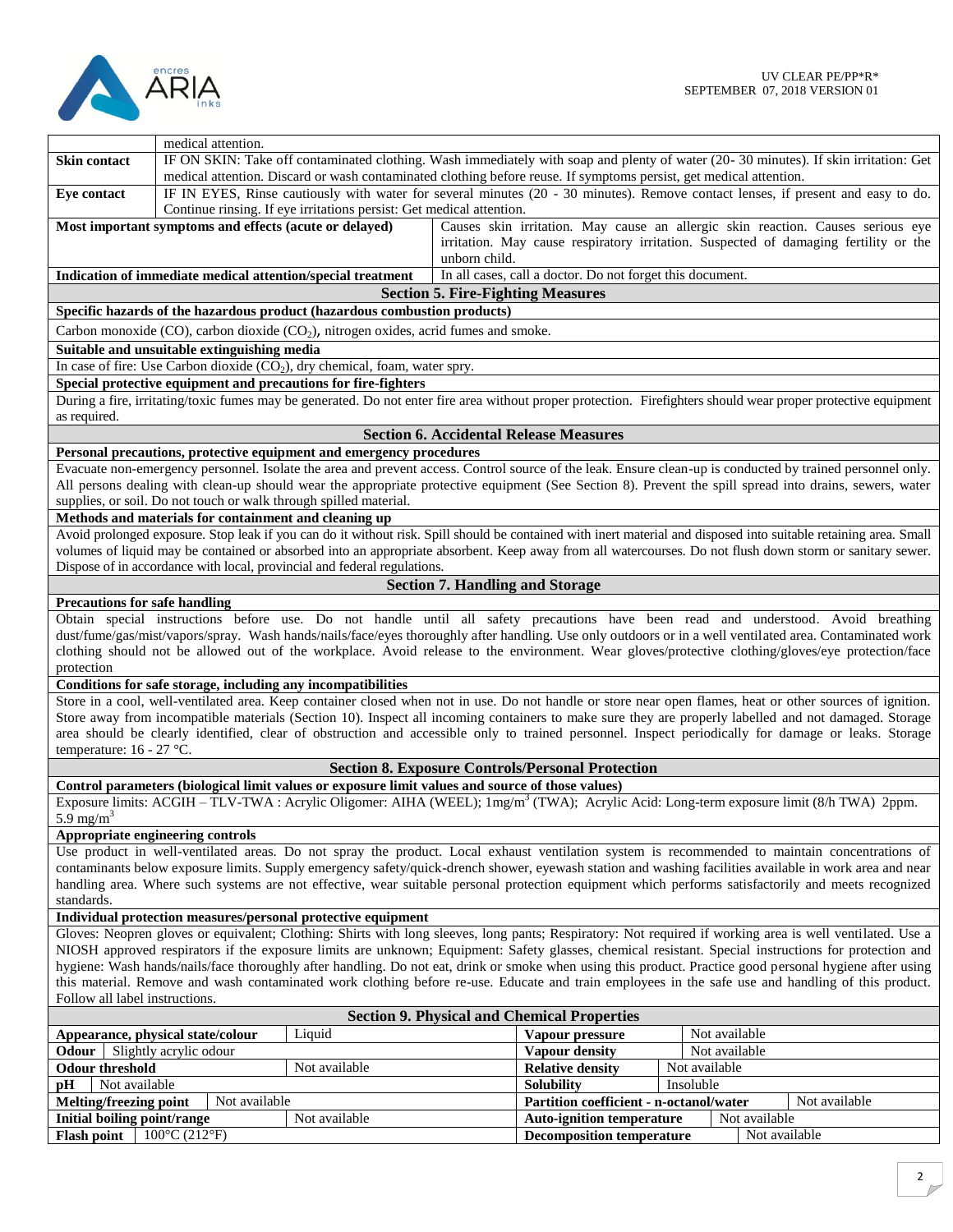

| Not available                                                                                                                                 |                                                                                                                                                              |                                                 | Not available                                                                                                                                                                                    |  |  |
|-----------------------------------------------------------------------------------------------------------------------------------------------|--------------------------------------------------------------------------------------------------------------------------------------------------------------|-------------------------------------------------|--------------------------------------------------------------------------------------------------------------------------------------------------------------------------------------------------|--|--|
| <b>Evaporation rate</b><br><b>Flammability (solids and gases)</b><br>Not available                                                            |                                                                                                                                                              | <b>Viscosity</b><br><b>VOC</b>                  | Not available                                                                                                                                                                                    |  |  |
| Upper and lower flammability/explosive limits                                                                                                 | Not available                                                                                                                                                | <b>Other</b>                                    | None known                                                                                                                                                                                       |  |  |
|                                                                                                                                               |                                                                                                                                                              |                                                 |                                                                                                                                                                                                  |  |  |
|                                                                                                                                               |                                                                                                                                                              | <b>Section 10. Stability and Reactivity</b>     |                                                                                                                                                                                                  |  |  |
| <b>Reactivity</b>                                                                                                                             |                                                                                                                                                              |                                                 |                                                                                                                                                                                                  |  |  |
| Stable under normal conditions.                                                                                                               |                                                                                                                                                              |                                                 |                                                                                                                                                                                                  |  |  |
| <b>Chemical stability</b>                                                                                                                     |                                                                                                                                                              |                                                 |                                                                                                                                                                                                  |  |  |
| Yes, Stable under the recommended storage and handling conditions prescribed.                                                                 |                                                                                                                                                              |                                                 |                                                                                                                                                                                                  |  |  |
| <b>Possibility of hazardous reactions</b><br>None under normal conditions of storage and use.                                                 |                                                                                                                                                              |                                                 |                                                                                                                                                                                                  |  |  |
|                                                                                                                                               |                                                                                                                                                              |                                                 |                                                                                                                                                                                                  |  |  |
| Conditions to avoid (static discharge, shock or vibration)                                                                                    |                                                                                                                                                              |                                                 |                                                                                                                                                                                                  |  |  |
| Excess heat or direct sunlight. The product must be stored in a dry and dark area.                                                            |                                                                                                                                                              |                                                 |                                                                                                                                                                                                  |  |  |
|                                                                                                                                               | <b>Incompatible materials</b><br>Strong oxidizing agents, strong acids or bases, peroxides or other polymerisation initiators, metallic powders or pigments. |                                                 |                                                                                                                                                                                                  |  |  |
| <b>Hazardous decomposition products</b>                                                                                                       |                                                                                                                                                              |                                                 |                                                                                                                                                                                                  |  |  |
| Oxides of carbon, nitrogen oxides, smoke, other potentially toxic fumes.                                                                      |                                                                                                                                                              |                                                 |                                                                                                                                                                                                  |  |  |
|                                                                                                                                               |                                                                                                                                                              |                                                 |                                                                                                                                                                                                  |  |  |
|                                                                                                                                               |                                                                                                                                                              | <b>Section 11. Toxicological Information</b>    |                                                                                                                                                                                                  |  |  |
| Information on the likely routes of exposure (inhalation, ingestion, skin and eye contact)                                                    |                                                                                                                                                              |                                                 |                                                                                                                                                                                                  |  |  |
|                                                                                                                                               |                                                                                                                                                              |                                                 | Causes skin irritation. May cause an allergic skin reaction. Causes serious eye irritation. May cause respiratory irritation. Suspected of damaging fertility or                                 |  |  |
| the unborn child.                                                                                                                             |                                                                                                                                                              |                                                 |                                                                                                                                                                                                  |  |  |
| Symptoms related to the physical, chemical and toxicological characteristics                                                                  |                                                                                                                                                              |                                                 |                                                                                                                                                                                                  |  |  |
| No specific information available.                                                                                                            |                                                                                                                                                              |                                                 |                                                                                                                                                                                                  |  |  |
| Delayed and immediate effects (chronic effects from short-term and long-term exposure)                                                        |                                                                                                                                                              |                                                 |                                                                                                                                                                                                  |  |  |
| Respiratory Sensitization - No classified;                                                                                                    |                                                                                                                                                              |                                                 |                                                                                                                                                                                                  |  |  |
| Specific Target Organ Toxicity — Single Exposure – No classified; Specific Target Organ Toxicity — Repeated Exposure – No classified;         |                                                                                                                                                              |                                                 | Germ Cell Mutagenicity - No classified; Carcinogenicity - No ingredient listed by IARC, ACGIH, NTP or OSHA; Reproductive Toxicity - No classified;                                               |  |  |
| Aspiration Hazard - No classified; Health Hazards Not Otherwise Classified - No data available.                                               |                                                                                                                                                              |                                                 |                                                                                                                                                                                                  |  |  |
| Numerical measures of toxicity (ATE; $LD_{50}$ & $LC_{50}$ )                                                                                  |                                                                                                                                                              |                                                 |                                                                                                                                                                                                  |  |  |
|                                                                                                                                               |                                                                                                                                                              |                                                 | Oligomer LD <sub>50</sub> Oral – Rat >2000 mg/kg; LD <sub>50</sub> dermal – rabbit >2000 mg/kg; LC <sub>50</sub> Inhalation – rat no data 4hr; CAS 75980-60-8: LD <sub>50</sub> Oral – Rat 5,000 |  |  |
| mg/kg; LD <sub>50</sub> dermal – rat 2000 mg/kg; LC <sub>50</sub> Inhalation based on available data the classification criteria are not met; |                                                                                                                                                              |                                                 |                                                                                                                                                                                                  |  |  |
| ATE not available in this document.                                                                                                           |                                                                                                                                                              |                                                 |                                                                                                                                                                                                  |  |  |
|                                                                                                                                               |                                                                                                                                                              | <b>Section 12. Ecological Information</b>       |                                                                                                                                                                                                  |  |  |
| Ecotoxicity (aquatic and terrestrial information)                                                                                             |                                                                                                                                                              |                                                 |                                                                                                                                                                                                  |  |  |
|                                                                                                                                               |                                                                                                                                                              |                                                 | Toxicity to fish: Acrylic Oligomer: EC50=4.6 - 10 mg/l Luciscus idus (96h); LC50 >= 100 mg/l Carp (Cyprinus Carpio) (96h); CAS 75980-60-8:LC50                                                   |  |  |
| $\sim$ 6.53 mg/l, Oryzias latipes (Red killifish);                                                                                            |                                                                                                                                                              |                                                 |                                                                                                                                                                                                  |  |  |
|                                                                                                                                               |                                                                                                                                                              |                                                 | Toxicity to algae: Acrylic Oligomer: EC50=1.5 mg/l desmodesmus subspicatus (72h);NOEC=0.5 mg/l desmodesmus subspicatus (72h); EC50 >=100 mg/l                                                    |  |  |
| Pseudokirchneriella subcapitata (72h);                                                                                                        |                                                                                                                                                              |                                                 |                                                                                                                                                                                                  |  |  |
| Toxicity to Water Flea: Acrylic Oligomer: EC50=2.6 mg/l - Daphnia magna (48h); CAS 75980-60-8:EC50 3.53mg/l, Daphnia magna (48h)              |                                                                                                                                                              |                                                 |                                                                                                                                                                                                  |  |  |
| <b>Persistence and degradability</b><br>No data available                                                                                     |                                                                                                                                                              |                                                 |                                                                                                                                                                                                  |  |  |
| <b>Bioaccumulative potential</b>                                                                                                              | CAS 75980-60-8:BCF: $\approx$ 22 - 32                                                                                                                        |                                                 |                                                                                                                                                                                                  |  |  |
| <b>Mobility</b> in soil                                                                                                                       | CAS 75980-60-8: insoluble in water                                                                                                                           |                                                 |                                                                                                                                                                                                  |  |  |
| Other adverse effects                                                                                                                         | Harmful to aquatic life with long lasting effects.                                                                                                           |                                                 |                                                                                                                                                                                                  |  |  |
|                                                                                                                                               |                                                                                                                                                              | <b>Section 13. Disposal Considerations</b>      |                                                                                                                                                                                                  |  |  |
| Information on safe handling for disposal/methods of disposal/contaminated packaging                                                          |                                                                                                                                                              |                                                 |                                                                                                                                                                                                  |  |  |
| Dispose of contents/container into safe container in accordance with local, regional or national regulations.                                 |                                                                                                                                                              |                                                 |                                                                                                                                                                                                  |  |  |
| <b>Section 14. Transport Information</b>                                                                                                      |                                                                                                                                                              |                                                 |                                                                                                                                                                                                  |  |  |
| UN number; Proper shipping name; Class(es); Packing group (PG) of the TDG Regulations                                                         |                                                                                                                                                              |                                                 |                                                                                                                                                                                                  |  |  |
| None regulated                                                                                                                                |                                                                                                                                                              |                                                 |                                                                                                                                                                                                  |  |  |
| UN number; Proper shipping name; Class(es); Packing group (PG) of the IMDG (maritime)                                                         |                                                                                                                                                              |                                                 |                                                                                                                                                                                                  |  |  |
| None regulated                                                                                                                                |                                                                                                                                                              |                                                 |                                                                                                                                                                                                  |  |  |
| UN number; Proper shipping name; Class(es); Packing group (PG) of the IATA (air)                                                              |                                                                                                                                                              |                                                 |                                                                                                                                                                                                  |  |  |
| None regulated                                                                                                                                |                                                                                                                                                              |                                                 |                                                                                                                                                                                                  |  |  |
| Special precautions (transport/conveyance)<br>None                                                                                            |                                                                                                                                                              |                                                 |                                                                                                                                                                                                  |  |  |
| <b>Environmental hazards (IMDG or other)</b>                                                                                                  |                                                                                                                                                              | None                                            |                                                                                                                                                                                                  |  |  |
| Bulk transport (usually more than 450 L in capacity)                                                                                          |                                                                                                                                                              | None                                            |                                                                                                                                                                                                  |  |  |
| <b>Section 15. Regulatory Information</b>                                                                                                     |                                                                                                                                                              |                                                 |                                                                                                                                                                                                  |  |  |
| Safety/health Canadian regulations specifics                                                                                                  |                                                                                                                                                              |                                                 | This product has been classified in accordance with the hazard criteria of the Hazardous                                                                                                         |  |  |
|                                                                                                                                               |                                                                                                                                                              | Products Regulations (HPR).                     |                                                                                                                                                                                                  |  |  |
| <b>Environmental Canadian regulations specifics</b>                                                                                           |                                                                                                                                                              | Refer to Section 3 for ingredient(s) of the DSL |                                                                                                                                                                                                  |  |  |
| Safety/health/environmental outside regulations specifics                                                                                     |                                                                                                                                                              |                                                 |                                                                                                                                                                                                  |  |  |